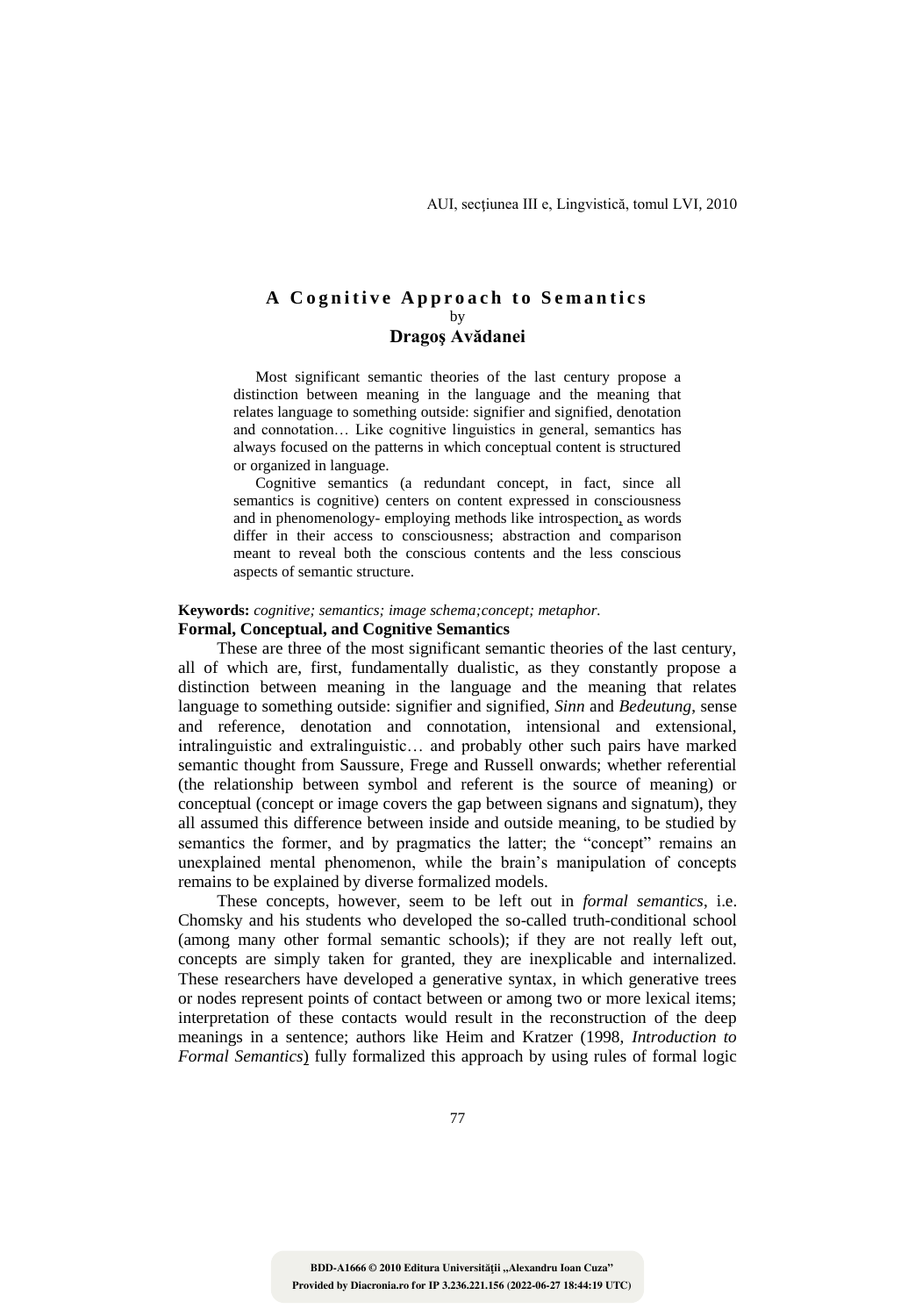| Dragoș Avădanei |  |
|-----------------|--|
|-----------------|--|

— the so-called set theories (Wittgenstein) — to explain the logical relations between elements of a sentence; the truth-conditions in the title are provisions that allow semantic interpretations of the sentence. This approach has kept semantics at a very stable level methodologically and formally, but did not manage to account for such chapters as word meanings and the explanation of concepts.

Ray Jackendoff is the name most frequently associated with *conceptual semantics*, another branch of Chomskyan linguistics (see his main titles: *Consciousness and the Computational Mind*, 1987; *Languages of the Mind*, 1992; *Patterns in the Mind*, 1994). His main assumption is that semantics and meaning are located in a set of brain modules that are inherently different from those where syntax or phonology are located. In here one finds, first, conceptual primitives (building blocks of meaning) which, when combined result in the creation of all other concepts; there is then an inborn set of rules (Chomsky again) that the brain uses to operate all these concepts and this is what he means by conceptual grammar; his conceptual semantics is bound to explain the relationships between conceptual primitives and conceptual grammar: one may speculate that these primitives are the prototypes in cognitive grammar (object, event, action, condition, possession, property, location…). As distinct from Chomsky, however, and again closer to cognitivists, Jackendoff does not believe that syntax should be the main focus of linguistic research.

It may be easy to notice that conceptual semantics is more like a combination of formal and cognitive semantics, by accounting for the position of conceptual structure in an organization of brain modules and by refusing both lexicology proper and syntax as the main scopes of semantics; it basically represents a compromise between old contextualism and the new cognitive semantics. Cognitive semantics as such is often associated with the names of George Lakoff (and co-workers — Mark Johnson and Mark Turner among them) and Ronald Lanacker, especially in the 1980-ies; the meaning of individual concepts is made up of smaller units called prototypes, which give basic information on the concepts: the tree is a prototype (root, trunk, crown, shape) of beech, lime, birch, spruce, etc.; our knowledge of the world is the result of the combination of prototypes, though it is not clear whether this knowledge is innate or acquired or a combination of the two, since these prototypes often tend to be fuzzy. A number of prototypes can create complex concepts, among which one is that of metaphor, the basic conceptual process; but further down here more attention will be given to cognitive semantics and its representatives.

Lakoff's position is that lexical items are conceptual categories which he calls idealized cognitive models (ICMs) or, elsewhere, radial categories, i.e. which radiate from a prototype. Any lexical item constitutes a single conceptual category that is made up of distinct but related senses, as in polysemy for instance; these related senses may be more prototypical or central and less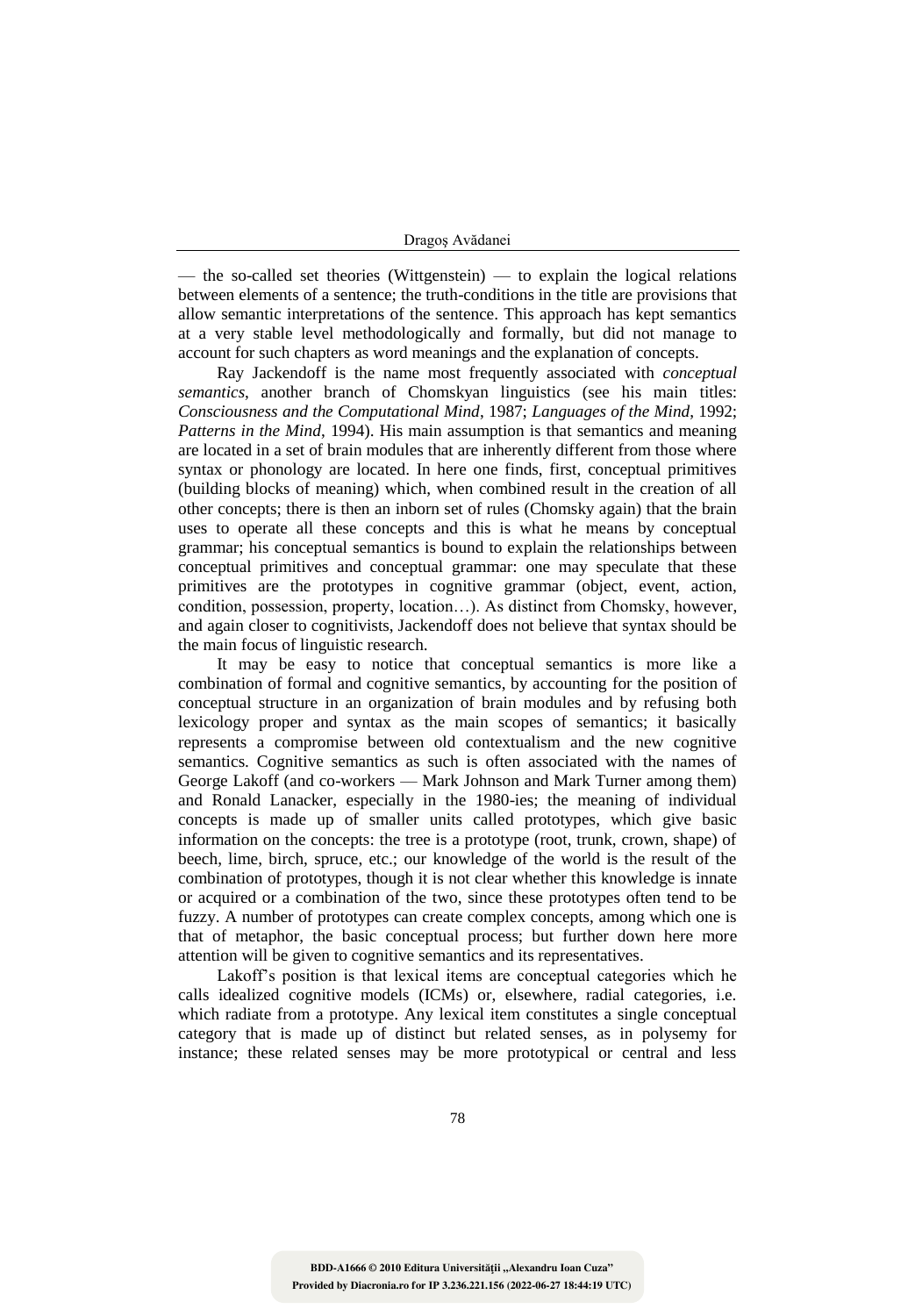prototypical or peripheral. His example—which came to be written about over and over again—is "*over*" which prototypically means *above* when it relates to a spatial configuration ("over the rainbow") or *control* (as in "power over him"). In his 1987 *Women, Fire, and Dangerous Things: What Categories Reveal About the Mind* or in an essay by Claudia Brugman and himself included in S. Small, G. Cotrell and M. Tannenhaus (eds), *Lexical Ambiguity Resolution* (1988) the demonstration is that one sense, that of *control*, is derived metaphorically from the prototypical meaning of *over*. In this way, any dictionary will give you quite a number (forty to fifty) distinct senses, so that potentially at least, there is a countless proliferation of distinct senses for each lexical item and there seem to be no clear methodological principles for establishing these distinct senses. However, more recent studies (like those in B. Smieja and M. Tasch, eds., *Human Contact Through Language and Linguistics,* 1997 or A. Tyler and Vyvyan Evans's 2003 *The Semantics of English Prepositions: Spatial Scenes, Embodied Meaning and Cognition*) have shown progress in proposing realistic analyses of lexical categories.

From another perspective, earlier formal linguistics held that meaning is made up of a simple dictionary component and an encyclopedic component (on the basis of the modularity of mind), while cognitive semanticists would rather think that, since there is no principled distinction between competence and performance, or *langue* and *parole*, so there is no distinction between semantics and pragmatics, i.e. between core meaning and social meaning; semantic knowledge is knowledge of what words mean and knowledge about how words are used at the same time, and thus there is only encyclopedic knowledge, organized as a network. Moreover, encyclopedic meaning is born only in contexts of use which fundamentally guide this meaning; meaning potential becomes meanings only in various contexts, because lexical items are points of access to encyclopedic knowledge; rather than being containers of pre-set meanings, words selectively provide access to parts of the vast networks of meanings. And thus meaning is dynamic, as we acquire, in time, more and more knowledge about a certain lexical item.

On the basis of such assumptions, Charles Fillmore developed a theory of frame semantics (*frame* as a schematization of experience, represented in the conceptual level and stored in the long-term memory), while Ronald Langacker (1987, *Foundations of Cognitive Grammar I*) proposed a theory of domains (large knowledge structures outside of which concepts cannot be understood independently).

Mark Johnson (1987, *The Body I n the Mind: The Bodily Basis of Meaning, Imagination, and Reason*) claims that at the cognitive level our embodied experience manifests itself in the form of image schemas. Metaphors themselves seem to be based on our bodily experiences and on the basis of these we form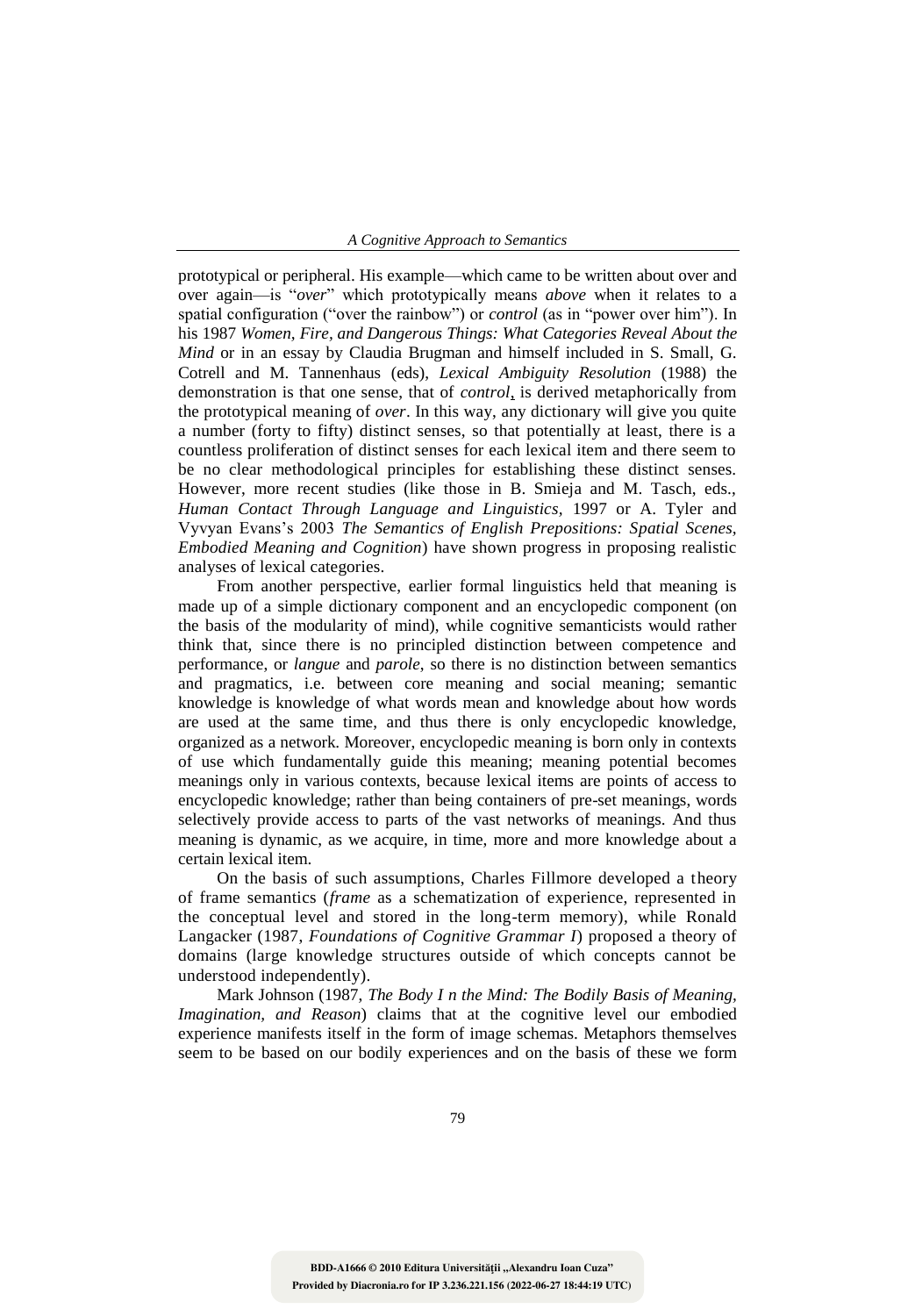| Dragoș Avădanei |
|-----------------|
|                 |

prelinguistic conceptual structures that he terms image schemas. There is thus a containment schema deriving from our experience of the human body as a container; this way, elements are either *in* or *out,* either inside or outside the container, so that containment is seen as limiting such forces as those that produce movement. And thus immediately appears a path schema, reflecting our experience of moving around or experiencing the movement of other entities ("life as a journey" is a favourite example, as points on a path are associated with temporal sequences). Moving around and interacting with other entities provide the suggestion for force schemas, such as compulsion, blockage, removal or restraint (*may* can thus be analyzed as permitting the removal of a barrier).

Polysemy itself can be described in terms of image schemas, and the preposition *over* (one underlying image schema to which various real-world situations are metaphorically connected in a systematic way—that can be coherently studies, therefore) comes as an example again (meaning *aboveacross*—flying over the hill-, *above*—over the mantel-piece*, covering* over the hole, with each of these senses structured as a radial category with extensions from the central prototype). Finally, an image schema like the containment above can be extended metaphorically, so that the container is a visual field (he is out of sight), a state (he is in love), or an activity (he is out of the race). So all these image schemas—and many others—derive their substance from sensory-perceptual experiences of the human body.

Also in *Women, Fire and Dangerous Things* George Lakoff proposes the theory of Idealized Cognitive Models as he takes off from Eleanor Rosch and her co-workers' (1978, *Cognition and categorization*…) research on human categorization; her theory is based upon the idea of *prototypes* according to which categories are structured or graded, in that natural lexical *category* structures have prototypical members that fit the respective category better than others: *bear*, for instance, fits better the category of mammal than *whale*; so categories have central and peripheral members, rather than simply being defined in terms of members and non-members; otherwise, categories have fuzzy boundaries and these asymmetries between category members are described as typicality effects.

Lakoff takes one step further and, while admitting that classical categories structured by necessary and sufficient conditions may exist, there are also *generative categories* (by applying the principle of similarity as a rule one may generate a whole category from a prototype) and *radial categories* (the community of language users establishes variations upon the prototype *teacher* so that teacher may be a man or a woman, it may be both older and younger than the students, it may refer to a teacher in a classroom, but also to some kind of spiritual leader and so on). These prototype effects can be largely explained by the effects of idealized cognitive models—domains described as relatively stable mental representations that guide the processes of categorization; relatively stable as they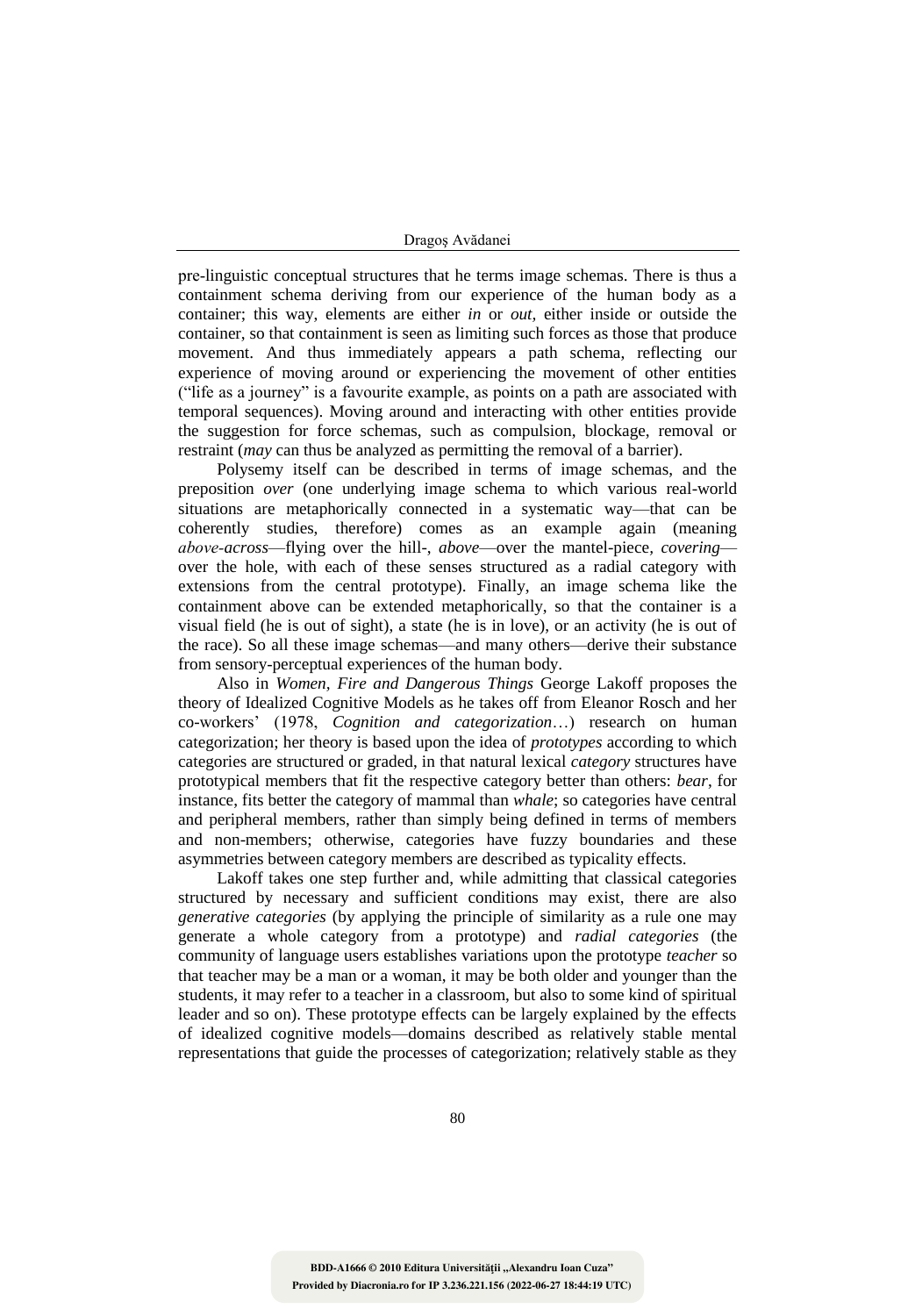may or may not fit reality as in the example of *teacher* above. Typicality effects may also occur in particular instances, such as when an exemplar stands for a category, and we think then of metonymy, or metonymic idealized cognitive models; but this is already another section.

Once again Lakoff—together with Mark Johnson this time, in their 1980 *Metaphors We Live By*—propose the revolutionary view that metaphor is far from being a simple stylistic or rhetorical figure: it is, rather, the basis or foundation of human thought; or, even closer to truth, it is both a form of figurative language use (Politics is a circus) involving the identification of resemblances, by causing a transference of properties from one source domain (circus) to a target domain (politics), and a process that is central to language and thought (in which case there can be no distinction between literal and figurative language).

On the other hand, cognitive semanticists take the view that concepts are both metaphorical and non-metaphorical, the latter allowing for grounding of metaphorical concepts; moreover, being more or less conventionalized, metaphors may apparently cease to be metaphors and pass into literal language, while others may be continually extended. Another feature of metaphor is its systematicity in that it sets up a systematical mapping between the two concepts rather than implying a single point of comparison or identification. In the often used metaphor of "life as a journey," the mapping can occur at *quite a number of levels ("The baby is due next week"; "He is getting on"; "He is gone";* "He comes of age"…). Plus there are many other concepts that appeal to the same kind of mapping or transfer: "Sleep is a journey"; "School or college is a journey"; "Every day is a journey"—*Long Day's Journey into Night*, for instance).

Asymmetry or irreversibility is another metaphorical feature, by which is meant that metaphors are uni-directional: you cannot say that journey is a life or that circus is politics, unless you mean to make a very specific point. This may point to still another feature of metaphor, namely its being based upon abstraction, i.e. the concrete performances of clowns and other actors or animals in a circus are used to characterize the more abstract processes of political life. This is also related to a linguistic tendency of shifting from the physical to the mental domain, as in *to see* for *to understand*, for instance.

A more detailed analysis that this one would have to focus on Lakoff and Johnson's two central assumptions associated with cognitive linguistics in general and cognitive semantics in particular; they are the embodies cognition thesis (to which we have already referred) and the thesis that semantic structure reflects conceptual structure; the conceptual domain of vertical elevation, for instance, provides the terms for the conceptual domain of quality, as in "He got a really high mark in…"

Conceptual metonymy is also central to human thought and language, argue Lakoff and Johnson; again, the traditional trope or linguistic device is regarded as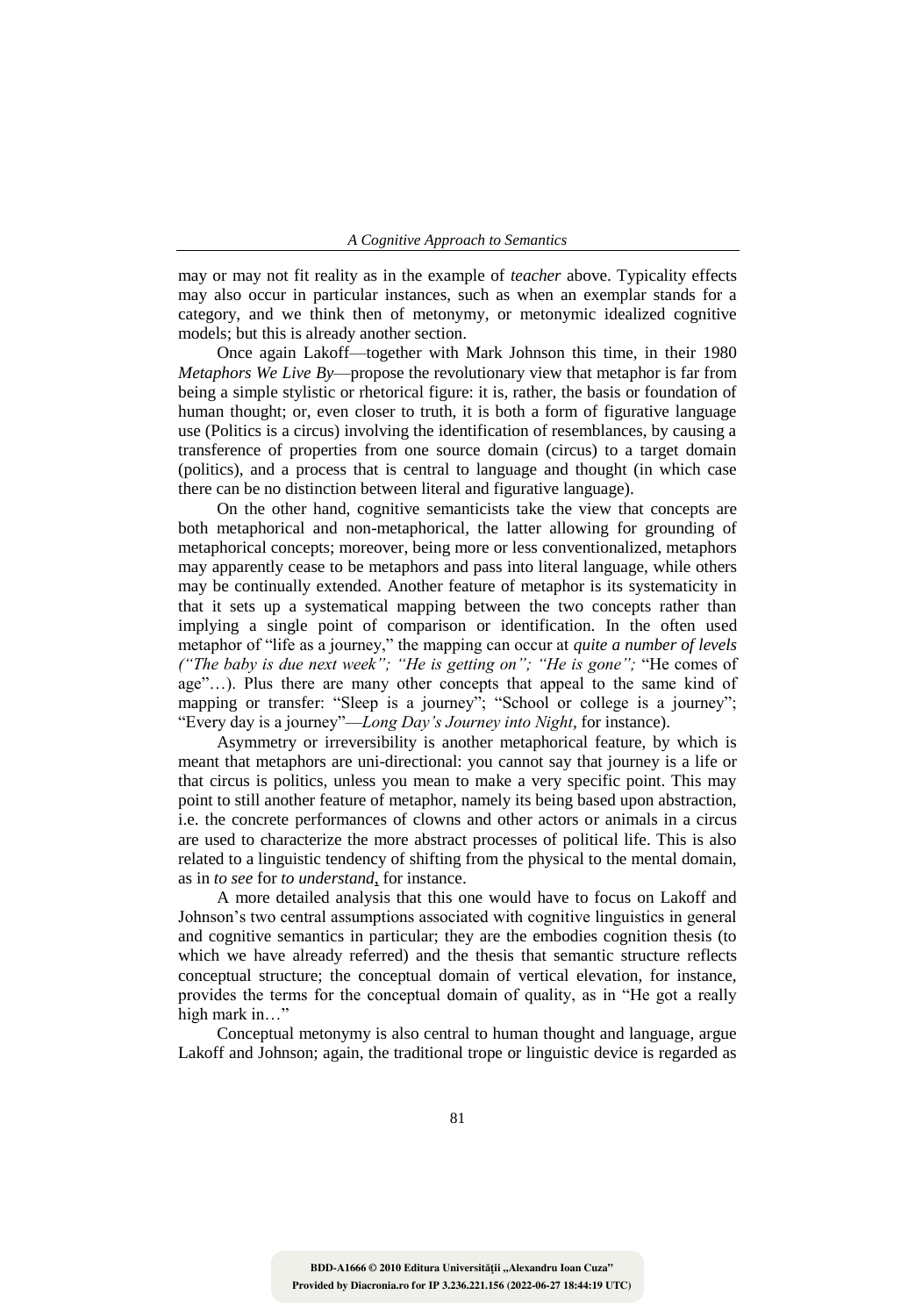| Dragoș Avădanei |  |
|-----------------|--|
|-----------------|--|

conceptual in nature; like metaphor, metonymy is motivated by physical and causal associations, traditionally expressed in terms of contiguity: "The blue had has disappeared" (one is looking at a crowd). Here and elsewhere can be illustrated the main distinction between *metaphor and metonymy, i.e. the latter is not a cross-domain mapping, but it simply* allows one entity (hat) to stand for another (person) because both the source and the target concept coexist within the same domain; metonymy is based upon conceptual proximity or contiguity: both *the hat* (vehicle) and *the person* (target) belong to the same *crowd* domain.

Meanings of sentences and meaning constructions, holds Gilles Fauconnier (*Mental Spaces*, 1985 and *Mappings in Thought and Language*, 1997), can be derived from mental spaces; there are *base spaces* as cognitive structures in the minds of interlocutors which describe reality as it is known and understood by both speaker and listener; and there are *built spaces* (as one can see, metaphors abound in these very theoretical constructs) which address hypothetical worlds. So one can think (with Fauconnier) of two processes, in which, first, mental spaces are *built*, and, second, *mappings* between these spaces are established; thus there are in our minds distinct conceptual areas or regions that, as we think and talk, are activated individually or collectively; it is obvious that mental space formation and the mappings among various such spaces can result in an unlimited number of meanings.

The mental space construction is possible because all linguistic expressions contain meaning potential, i.e. building instructions that can be exploited differently in different discourse contexts, which means that meaning construction is always context-bound. These linguistic units that either favor the construction of a new mental space or shift attention back and forth between older mental spaces are called *space* builders (prepositional phrases, adverbs, subject-verb combinations…). The elements that mental spaces contain are either pre-existing entities in our conceptual system, or entities constructed for the purpose, and once one such mental space is constructed (deliberately by the speaker and in the form of a hypothetical scenario by the receiver) it gets to be linked to other mental spaces established in the discourse; this way, as the discourse unfolds, mental spaces grow into networks with more and more components and links. Fauconnier distinguishes here between the focus space of the speaker, where meaning is constructed, and the viewpoint space, from which these can be accessed.

All possible meaning potentials are reflected by grammar in a restricted set of frames and space types, which can be used by the human mind to organize the unlimited number of situations encountered in real life; the role of context is again essential in determining meaning and grammatical categories are flexibly used to provide appropriate cognitive configurations (though there seems to be no easy way in which contexts can be included in semantics).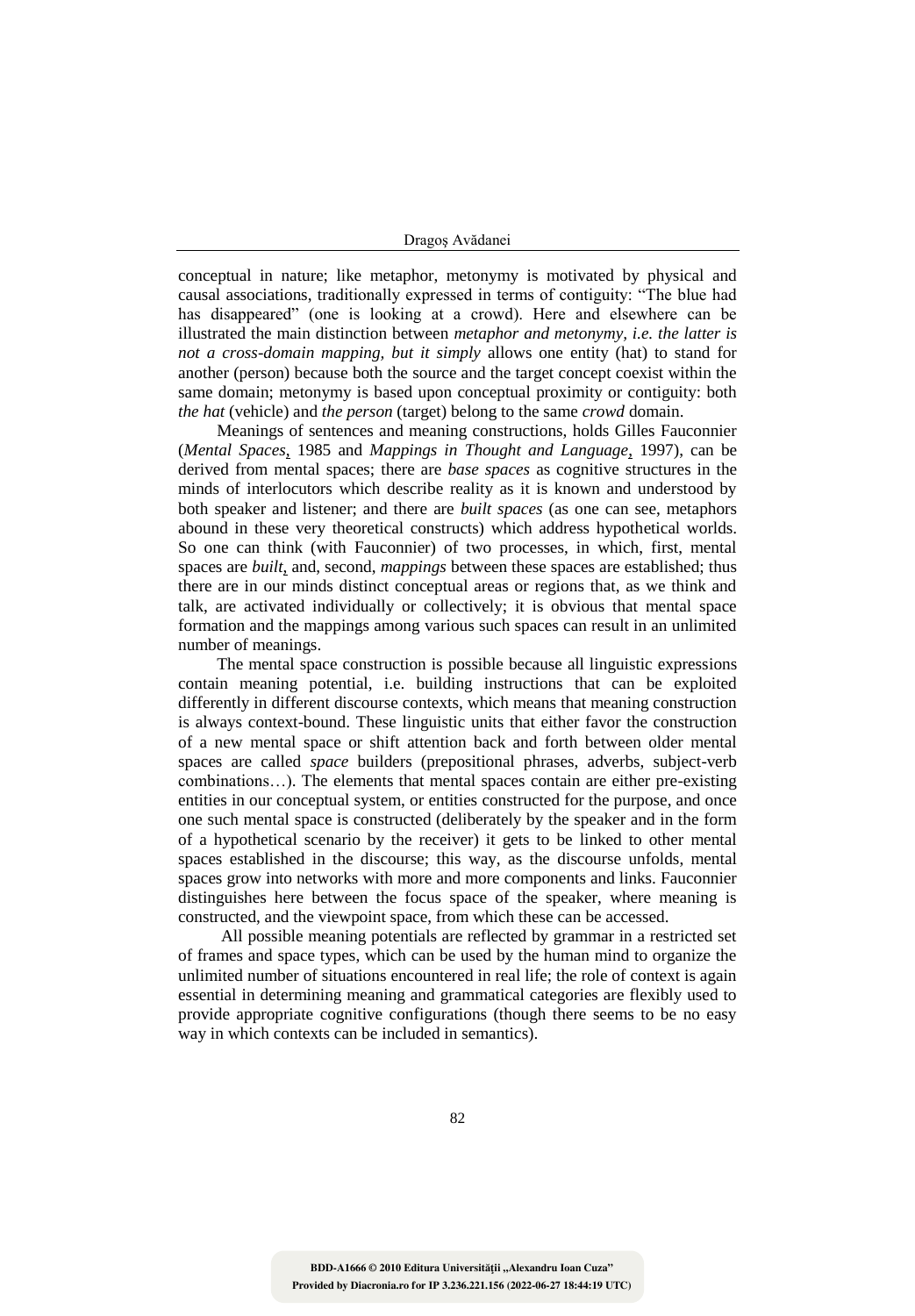In their 2002 book *The Way We Think* Fauconnier and Turner extend this (sketchily presented) theory of mental spaces into one of *conceptual blending*; this is supposed to be central to the way we think as meaning construction is viewed as depending on the integration of information from across mental spaces: the focus now is on creativity, on how, for instance, new metaphors come into being, so that conceptual blending can be applied in such areas of human activity as scientific research, religion, art, rituals, and, obviously, literature; all complex symbolic activities may be based upon our ability to perform conceptual integration or blending.

The basic process is that of establishing an integration network consisting of four spaces: two input mental spaces, a generic space (serving to identify correspondences between the input spaces), and a blended space containing the new structure; the process is then that of compressing the conceptual distance between the elements of the input spaces identified by the generic space and turning the whole thing into a new product (almost a chemical reaction under pressure); this has even been applied to the study of the development and cognitive structure of mathematical systems (George Lakoff and R. Nunez, *Where Mathematics Comes From*, 2000).

Leonard Talmy's two-volume *Toward a Cognitive Semantics* (*I. concept Structuring Systems and II. Typology and Process in Concept Structuring*, MIT Press, 2000) shows him as "one of the most original theorists of language" (Mark Turner), who fundamentally demonstrated that linguistics in general and semantics in particular is a method for discovering the way we think (otherwise, the main assumption of cognitive science, too). A consistent presentation of this remarkable achievement would require much more that a few pages, so we shall confine ourselves, for our present purposes, to Talmy's own outline in the "Introduction."

His main view, far from being anti-traditional, is that language conforms to a fundamental design feature, and is divided into two subsystems: a grammatical subsystem consisting of "closed" classes and including grammatical categories and subcategories, grammatical relations, word-order, patterns and other complex grammatical constructions, syntactic structure, and complement structures; and a lexical subsystem, consisting of "open" classes of linguistic forms, including ideophonic, adjectival, verbal, and nominal roots; the grammatical subsystem generally provides cues for their *structure,* while the lexical subsystem provides cues for their *content.* The main assumption here is that each language as a cognitive system—among such other cognitive systems as perception, reasoning, affect, attention, memory, cultural structures, and motor control—has some structural properties that are uniquely its own, some other properties it shares with one of more other cognitive systems, and some fundamental properties it shares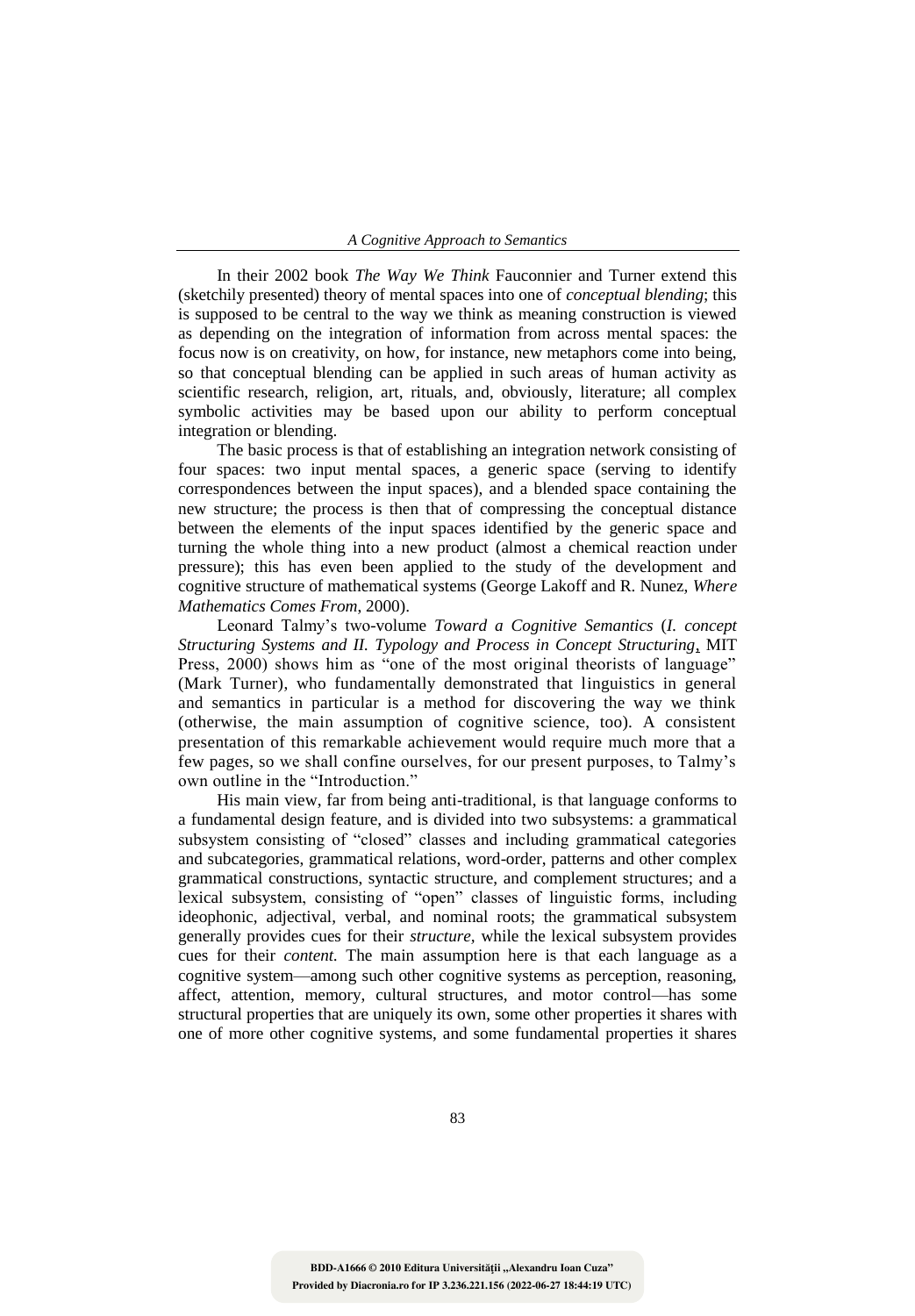| Dragoș Avădanei |
|-----------------|

with all other cognitive systems (studied by cognitive science, whose ultimate aim is to understand the general character of conceptual structure in human cognition).

Talmy considers at the outset three approaches to the analysis of language: the *formal* approach, that does not seem to have addressed the overall conceptual organization of language, but rather the structural patterns exhibited by various aspects of linguistic forms, i.e. the study of morphological, syntactic, and lexical structure; the *psychological* approach has examined language from the perspective of perception, memory, attention, and reasoning, while also addressing concerns of the formal and conceptual approaches (semantic memory, associativity of concepts, structure of categories, contextual knowledge, and inference generation); the *conceptual* approach addresses the question of how language structures conceptual content, i.e. the processes and patterns in which conceptual content is organized in a language by conceptual categories (space, time, scenes, events, entities, processes, location, motion, force, and causation), ideational and affective categories (attention, perspective, intention, volition, affect, and expectation) and by the interrelationships of conceptual structures; "overall…, cognitive linguistics seeks to ascertain the global integrated system of conceptual structuring in language" (p. 3). But cognitive linguistics, like the psychological one, also addresses concerns of the other two approaches above.

Very much like cognitive linguistics in general, semantics has always focused on the patterns in which conceptual content is structured or organized in language. Since cognitive semantics (a redundant concept, in fact, since all semantics is cognitive) centers on content expressed in consciousness and in phenomenology, the first method of cognitive semantics is *introspection*, as words differ in their access to consciousness; introspection is frequently accompanied by *abstraction* and comparison meant to reveal both the conscious contents and the less conscious aspects of semantic structure. The overall methodology of cognitive semantics includes such other procedures as the controlled manipulation of the linguistic material, analyses of introspective reports by others, analysis of discourse or corpora, crosslinguistic diachronic analysis, assessment of context and cultural structure, experimental techniques of psycholinguistics, impairment studies of neuropsychology, the instrumental probes of neuroscience (p.5).

The trajectory of volume I is from core aspects of conceptual structure in language, to conceptual structure in nonlinguistic systems; it sets forth, in various chapters, the pattern of concept-structuring in language and examines the schematic system of configurational structure, the distribution of attention, force and causation, all these making up the fundamental conceptual structuring system of language. Volume II analyzes the relation of concept structuring in language to typology and process; "cognitive processes can be heuristically understood to operate over three time scales"  $(p.8)$ : the short-term scale (current on-line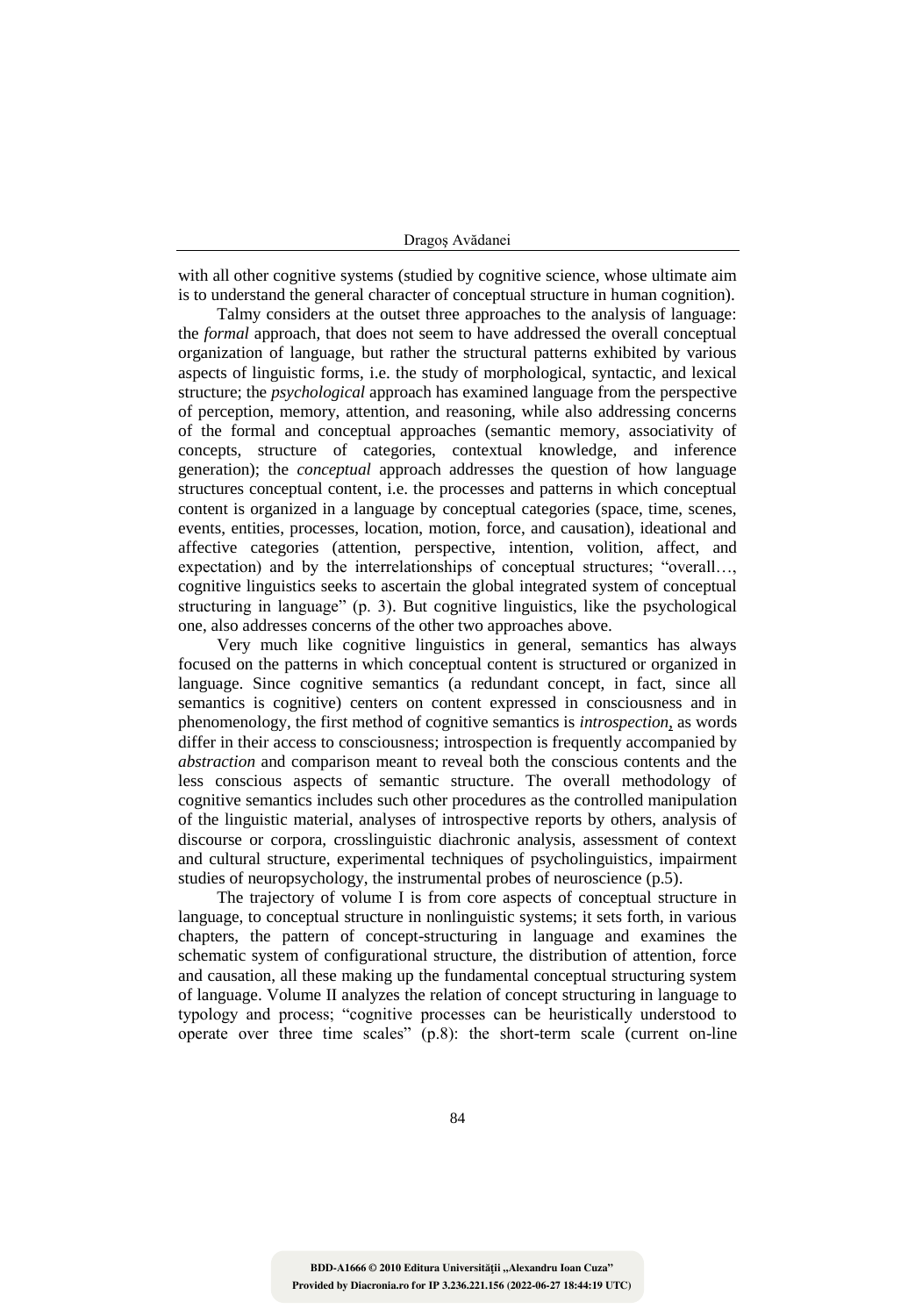processing), the mid-term scale (developing over some period of one's lifetime), and the long-term scale (across the succession of an individual's judgments).

The researcher tackles eight main and subordinate themes: examination of event structure (much attention paid to motion and location, manner and cause); general schematic structuring of space and time, plus the objects and processes occurring in them (thus, spatial structure and temporal structure that often overlap); the framing event (a co-event relates to another in a large macro-event); causation (a large causative situation, again, that contains a causing and a causal event, including such other elements as agency, intention, and volition); force dynamics (covering the range of relations that one entity can bear to another with respect to force); the structure of event complexes that consists of constituent events in a particular relationship; the figure-ground relations (one event relates as figure to another event as ground, with metaphor as a typical example); and the patterns of the overt linguistic representation of these complexes.

The outcome is the concept of schematic systems, which are four in number: *configuration* (certain linguistic forms in a portion of discourse organize a referent situation in terms of configurational structure), *perspective* (linguistic forms that specify where on is to locate one's perspective point from which to regard the referent situation), *attention* (linguistic forms that specify the particular distribution of attention that one is to pay to the structured situation from one's adopted point of view), and *force dynamics* (linguistic representation of force interactions and causal relations occurring between entities within the structured situation). Besides these conceptual domains and concept-structuring systems, Talmy considers a number of four organizing principles: the centrality of schematic structure; the closed-class system of language is its most fundamental and comprehensive conceptual structuring system (and this is closed-class semantics or "semantics of grammar"); a third principle is that the same ideational complex can be represented in terms of alternative conceptualizations (conceptual alternativity, i.e. the cognitive capacity to construe an ideational complex in a variety of ways); and fourth—the parallelism between the linguistic representation of spatial structure and that of temporal structure (nouns—space, and verbs—time are both represented by linguistic forms that are often the same).

Finally, once again, "the ultimate aim of this enterprise is to understand the general character of conceptual structure in human cognition" (p.17), where language plays a central role; and, appropriately enough, Mark Turner's evaluation: "The publication of this work is a monumental landmark in the history of the study of grammar and semantics" (in *Language: Journal of the Linguistic Society of America*, 2000).